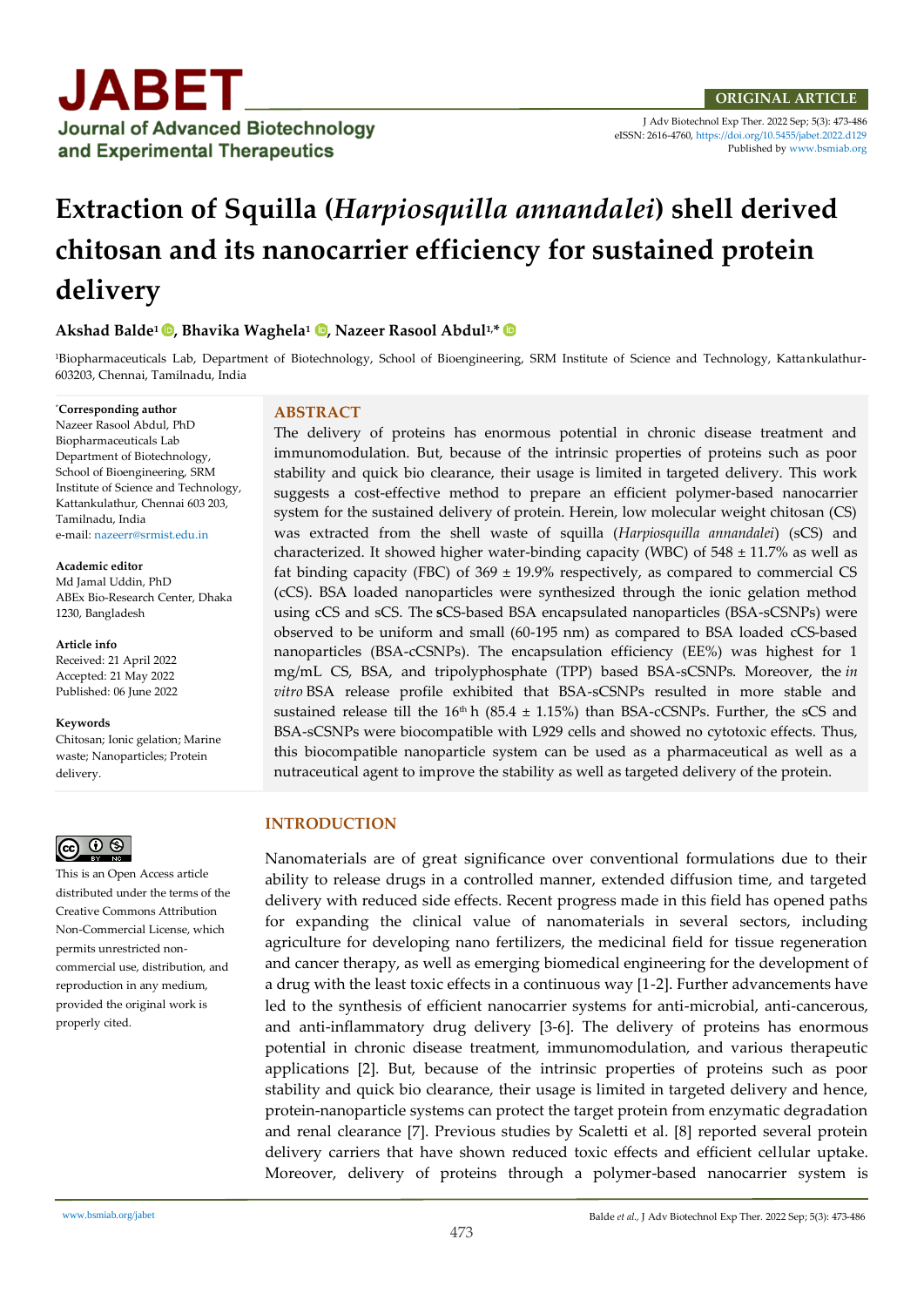observed to show enhanced functionalization, targeting ability, and prolonged circulation time. Proteins conjugated with polymers using crosslinkers develop a supramolecular structure that maintains the integrity and intrinsic properties of the protein throughout the delivery process into the cells. The protein delivery studies through marine-based polymeric Nano systems are limited and need further exploration for enhanced diffusion efficacy and release rate.

Many products such as peptides, proteins, bioactive compounds, and polymers extracted from oceanic animals have shown a spectrum of bioactivity and pharmacological properties that can be extracted from animal parts like scales, vestigial organs, tissues, and exoskeletons as well [9-12]. Furthermore, marine crustaceans such as crabs, shrimps, and squilla are widely used to extract polymers like CS, alginate, collagen, and gelatin as these natural polymers show high bioavailability, low toxicity, and biodegradability as compared to chemically synthesized polymers [13-15]. The CS is the most abundant biomaterial available and is mainly used for the preparation of nanomaterials due to its low molecular weight, mucoadhesive, and availability of multiple administration ways. Furthermore, because of their nanometric scale, these nanoparticles can overcome the tissue barriers in the human body and can reach a specific site to increase the plasma clearance of the drug [16]. Many studies have revealed that low molecular weight CS can show enhanced nanocarrier efficiency and prevail sustained drug release, which may be due to the cationic nature of CS in an acidic environment, as most of the polysaccharides are negatively charged or neutral [17].

*H. annandalei* is a crustacean found in the Indian Ocean that belongs to the Malacostraca class and family Squillidae. Crustacean fish processing is increasing due to the high nutritional content of crab and shrimp tissues. Nevertheless, the shells and exoskeletons are discarded near the harbor, leading to oceanic pollution [18]. Hence, these shells can be used to produce industrially, and pharmaceutically beneficial products used in numerous applications [19]. Although, as far as we know, no previous research has investigated biological applications of *H. annandalei* shell-derived CS in the field of protein delivery. Moreover, research findings for the enhancement of CS nanocarrier efficiency are also limited, and hence, there is a need to investigate the parameters for the development of an effective protein-CS nanocarrier for sustained delivery. Therefore, in the present study, sCS was used to develop BSA-sCSNPs using the ionic gelation method. These nanoparticles were characterized and compared with BSAcCSNPs for their nanocarrier efficiency. Moreover, the *in vitro* release profile of BSA from nanoparticles was also explored in detail using the dialysis method to analyze the effect of different CS, BSA, and TPP concentrations. Furthermore, the cytotoxic effects of cCS, sCS, BSA-cCSNPs, and BSA-sCSNPs were studied on L929 cells at different concentrations.

# **MATERIALS AND METHODS**

# **Materials**

The *H. annandalei* was collected from the fish landing trash of the Royapurum sea coast (13. 6' 26" N, 80"7'43" E), Tamilnadu, India. The shells were washed, and the tissue content was removed and then stored at -20°C for further use. BSA, cCS (Degree of deacetylation (DD); >85% and MW; 150-310 kDa), TPP (Molecular weight: 367.86 g/mol), and Whatman filter paper No. 1 were acquired from Sigma-Aldrich (St. Louis, MO, USA). Dialysis Membrane-60 (1.5 cm diameter; 1.9 ml/cm capacity) was procured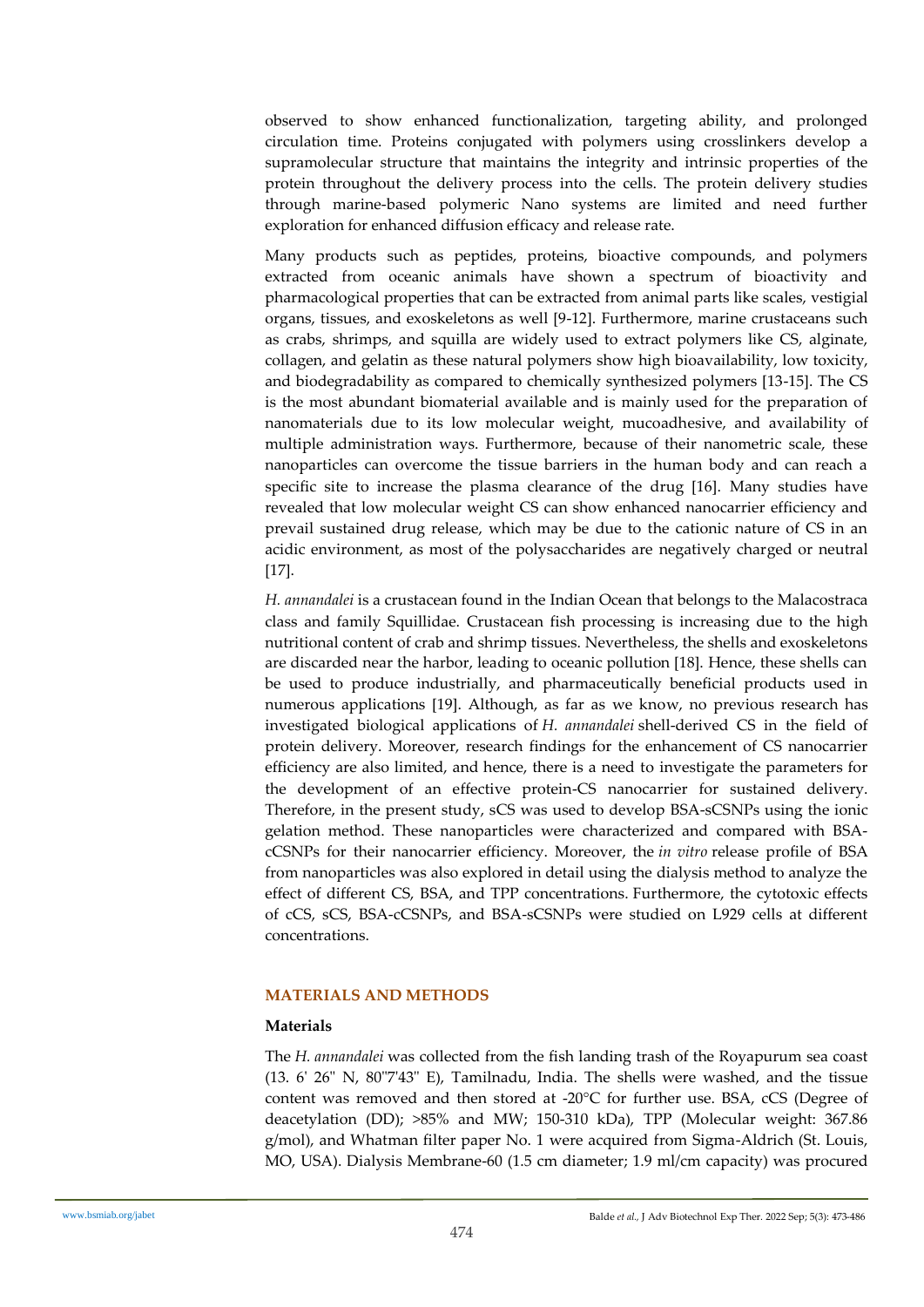from HiMedia Laboratories Pvt. Ltd. (Mumbai, India). Moreover, analytical grade source chemicals and deionized water were used in all studies.

# **Proximate analysis**

The total protein in the crude sample was calibrated according to Lowry et al. [20]. Further, the total moisture content present in the sample was determined by weighing the shells before and after sun drying in the pre-weighed aluminium dish (to obtain a constant mass, the samples were dried in the oven at 105°C). Ash content was estimated by charging the pre-dried sample in a crucible at 6000°C and weighing the remains. Furthermore, the sulfuric acid method described by Albalasmeh et al. [21] was used for the estimation of carbohydrate content using UV absorbance at 315 nm.

# **Extraction and purification of CS from squilla shells**

Dried squilla shells were pulverized and chitin was extracted using three different steps (deproteinization, demineralization, and decolorization) as described by Rao et al. [22]. Initially, protein and sugars were dissolved through the deproteinization step by treating shells with 4% NaOH for 2 h at 30°C and filtration using Whatman filter paper to acquire residue. Further, the residue was subjected to the demineralization step for the removal of minerals, mainly calcium carbonate, which was achieved by mixing the residue with 4% HCl at 30°C with continuous stirring for 12 h and further filtration using Whatman filter paper. The obtained residues after both steps were subjected to protein and ash content analysis. Furthermore, astaxanthins and pigments were removed to yield a cream-white powder using 0.315% NaOCl bleaching for 5 minutes at 37°C followed by filtration and drying at 60°C to obtain powdered chitin. Further, the chitin was converted to CS using the deacetylation step, which involves the treatment of chitin with 50% NaOH and constant stirring at 65°C for 18 h on the hot plate. The extracted CS was oven-dried at 120°C for 24 h and purified using 2% acetic acid in 1 N NaOH followed by filtration to remove insoluble particles.

# **Preparation of BSA-CSNPs using the ionic gelation method**

The purified CS was further used for the preparation of BSA-loaded CSNPs based on the ionic gelation of cationic CS with anionic TPP [23]. CS solutions were prepared with different concentrations (3-1 mg/mL) by dissolving CS into a desired proportion of acetic acid. Further, BSA with different concentrations (3–1 mg/mL) was added into the CS solution and the TPP solution  $(0.5-1.5 \text{ mg/mL})$  with a 4:1 ratio was added using a syringe filter where the solution was stirred simultaneously for 1 h using a magnetic stirrer until the opalescent suspension was observed. Subsequently, the suspension was centrifuged, and the pellets were subjected to freeze-drying at -20°C. A series of BSA-CSNPs were prepared with different concentrations of CS, BSA, and TPP to study effects on EE%.

# **Characterization of CS and developed nanoparticles**

The functional group peaks of cCS, sCS, BSA-cCSNPs, and BSA-sCSNPs were recorded on the Perkin-Elmer Fourier-transform infrared (FTIR) spectrometer (Cary Agilent 600 series, Victoria, Australia) within the resolution of 4 cm-1 and the frequency range of 400–4000 cm-1. Further, X-ray diffraction (XRD) peak measurement was done through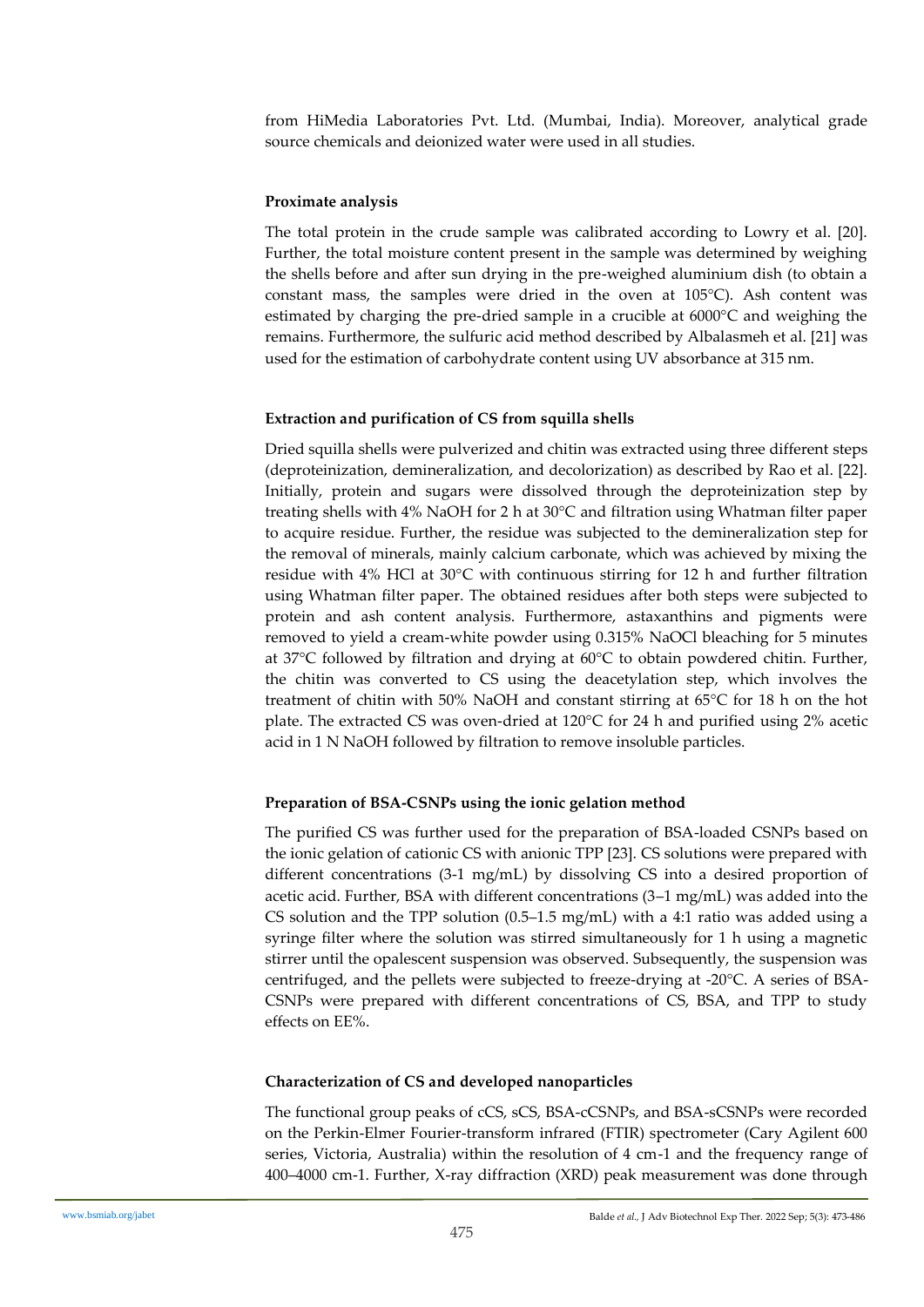XPERT-PRO XRD, and the analysis was performed using a Diffractometer system (BRUKER D8 Advance, Davinci, USA) with CuKa radiation  $\Lambda = 1.54060$  [A], 45 kV, 40 mA, and scan step time 2[s] for studying the physical nature and crystallinity index (CrI) of samples [24]. Further*, scanning electron microscope* (SEM) imaging was carried out on JSM-5600LV (JEOL, Tokyo, Japan) equipped with energy dispersive X-ray analysis (EDAX) at an acceleration voltage of 20 kV to analyze the surface morphology and presence of heavy metal elements in the extracted CS. Further, the size distribution and zeta potential of BSA-cCSNPs and BSA-sCSNPs were analyzed using photon correlation spectroscopy and laser Doppler anemometry [25]. The analysis was performed at 25°C with a detection angle of 90°.

# **Physicochemical property analysis of CS and developed nanoparticles**

The DD% was determined for CS samples through the obtained FTIR peaks at a frequency of 1655 cm-1 and 3450 cm-1 . Further, the average molecular weight and viscosity of CS were determined by a viscometer (Viscologic Ti 1 SEMAtech). 0.2 M acetic acid and 0.1 M sodium acetate were used for the dissolution of CS powder followed by filtration through a 0.22 μm Millipore membrane, and the viscosity of the filtrate was analyzed. Moreover, the molecular weight of the CS sample was estimated as described by Wang et al. [26]. The water and fat binding capacity of cCS and sCS were studied where the sample was weighed and mixed into 10 mL of water or corn oil for water and fat absorption respectively. Further, the solution was centrifuged for 30 min (3500 rpm) at 37°C and vortexed every 10 min. Further, the pellet was weighed, and the binding capacity was estimated according to [24]. Furthermore, to determine the EE%, the nanoparticles were dissolved in water and centrifuged separately at 30,000 rpm at 10°C for 30 min. The supernatant was used to calculate the free amount of BSA, which was determined by UV-Vis spectroscopy at 595 nm and EE% was estimated.

# **Release study of BSA from BSA-CSNPs in vitro**

An in vitro release study was performed using a dialysis membrane to study the effect of sCS and BSA concentration on the release of BSA from prepared nanoparticles [27]. Briefly, BSA-CSNPs were prepared using different concentrations of sCS and BSA (3, 2.5, 2, 1.5, and 1 mg/mL). These nanoparticles were dissolved in 3 mL of phosphate buffer saline (PBS) and were kept in the dialysis membrane, which was further incubated in a beaker containing 50 mL of PBS with pH 7.4. The beaker was shaken constantly at 37°C and samples were obtained at 1 h intervals from the beaker for protein estimation using the Bradford assay, whereas an equal amount of buffer was added to the beaker to maintain the volume.

# **Cell culture and cytotoxicity studies**

The biocompatibility assay was performed on L929 cell lines, cultured in DMEM media with 10% FBS. Effects of different concentrations of cCS, sCS as well as BSA-cCSNPs and BSA-sCSNPs were tested for cell cytotoxicity at 24 h using MTT assay as described by Balde et al., [28]. Briefly, cells were seeded in 96 well plates with a cell density of 2 × 103 cells/well for 24 h. Further, cells were treated with different concentrations of CS and prepared nanoparticle formulations  $(5-100 \mu M)$  and incubated for 24 h. Furthermore, media was discarded, and cells were washed with 1X PBS. 50 µl of MTT (5 mg/ml) was added and incubated for 4 h. 100 μl of DMSO was added/well and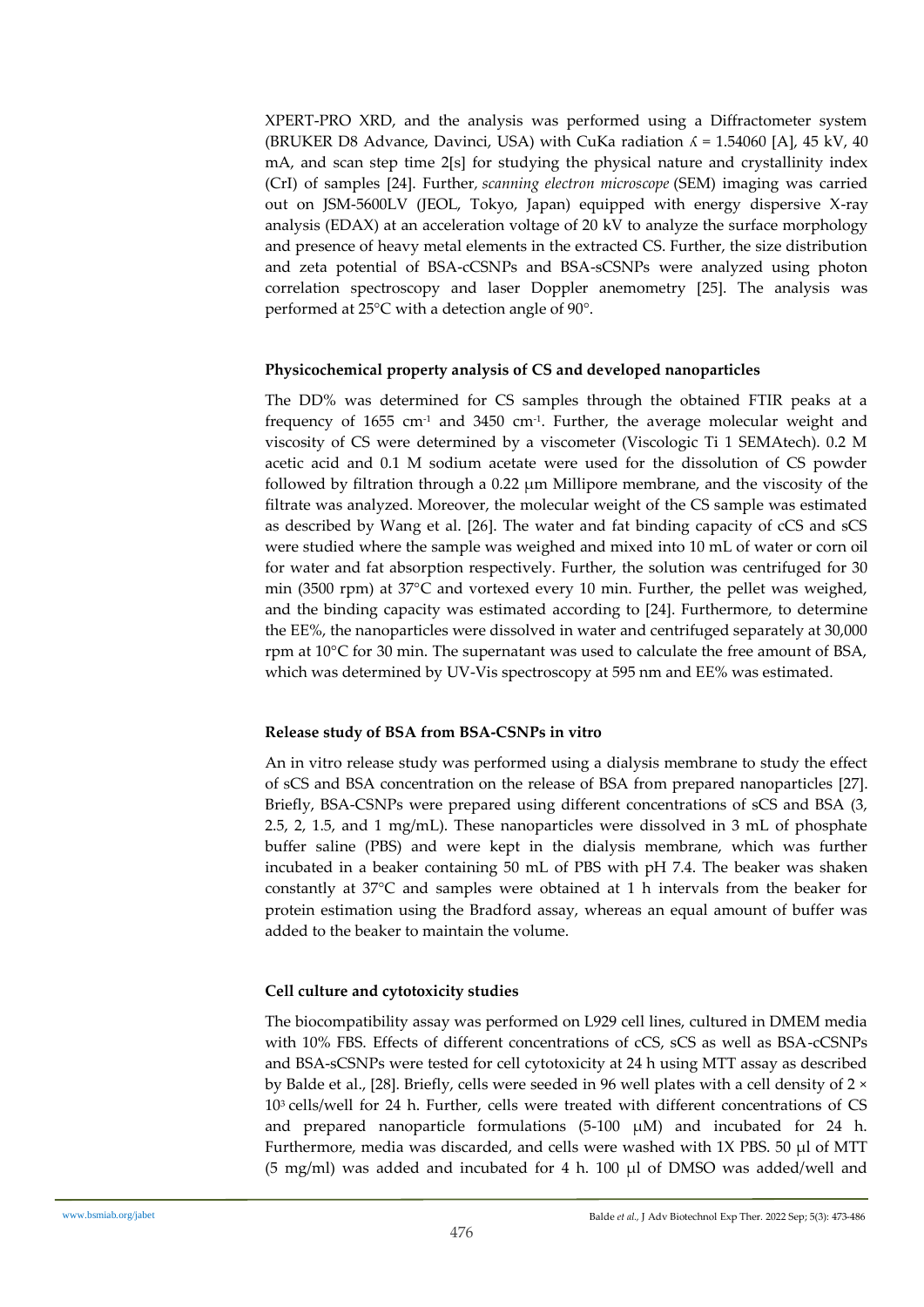formazan crystals were dissolved uniformly on the plate shaker. Untreated cells served as a control. Absorbance was recorded at 570 nm to calculate the cell viability (%).

# **Statistical analysis**

All numerical data are presented as mean SD and analyzed with the statistical software package SPSS 12.0 (SPSS Inc, Chicago, IL, USA), with groups compared using one-way ANOVA and the least significant difference test.

# **RESULTS**

# **Proximate composition**

The amount of protein in crude squilla shells was estimated to be  $22.66 \pm 1.52\%$  while carbohydrate content was obtained as  $12.95 \pm 0.46$ %. Moreover, the ash and moisture content of squilla shells was estimated as mentioned in Table 1. Further, protein and ash content analysis after deproteinization and demineralization step revealed that protein content decreased from  $22.66 \pm 1.52\%$  to  $0.42 \pm 0.31\%$  and ash content reduced from  $38.03 \pm 0.62\%$  to  $0.57 \pm 0.13\%$ , respectively.

**Table 1**. Proximate composition analysis of crude squilla shell and processed squilla shell powder after deproteinization as well as demineralization.

|                                           | Protein $(\%)$   | Ash $(\%)$       |
|-------------------------------------------|------------------|------------------|
| Crude Squilla shell powder                | $22.66 \pm 1.52$ | $38.03 \pm 0.62$ |
| Processed powder (After deproteinization) | $0.80 \pm 0.21$  | $36.14 \pm 1.62$ |
| Processed powder (After demineralization) | $0.42 \pm 0.31$  | $0.57 \pm 0.13$  |

# **Functionality and crystallinity peak analysis of CS and BSA-CSNPs**

The FTIR spectrum of cCS showed a sharp peak at 3417.3 cm<sup>-1</sup> attributed to surface stretching vibrations of O-H and N-H groups. The characteristic peaks at 2916.6 cm<sup>-1</sup>, 1643.9 cm<sup>-1</sup>, 1151.2 cm<sup>-1</sup> are due to the stretching vibration of aliphatic C-H, amide I (-NH deformation of NaHCO3), and C-O-C bonds respectively. The purified CS extracted from squilla showed peaks at 3429.9 cm<sup>-1</sup>, 2921.9 cm<sup>-1</sup>, 1642.9 cm<sup>-1</sup>, and 1084.2 cm-1 which are similar to cCS as shown in Figure 1. Similarly, shifting was also observed in the IR spectrum of sCS and BSA-sCSNPs from 3430  $cm<sup>-1</sup>$  to 3417.9  $cm<sup>-1</sup>$  and from 1642.8 cm<sup>-1</sup> to 1634.2 cm<sup>-1</sup>, which may be due to ionic interaction and cross-linking of polymer CS with TPP and the protein with the successful conversion of CS into nanospheres. Moreover, the absence of a characteristic peak at 1340 cm<sup>-1</sup> in BSAsCSNPs is due to reduction in amide-III linkage which can be correlated with the interaction of BSA with the amino group of the polymer while the same was seen with a very less intense peak in BSA-cCSNPs.

In XRD crystallography, diffraction patterns of cCS and sCS were analyzed. Crystalline peaks are mainly used to estimate the presence of mineral, pigment content, and the physical nature of the sample. The spectrum of cCS showed a characteristic peak at 9.84° and 20.06° as illustrated in Figure 2a, which is attributed to the presence of free amino groups and formation of inter and intra-molecular hydrogen bonds [29]. Characteristic peaks at 9.30° and 20.94° were observed for purified sCS which were similar to the cCS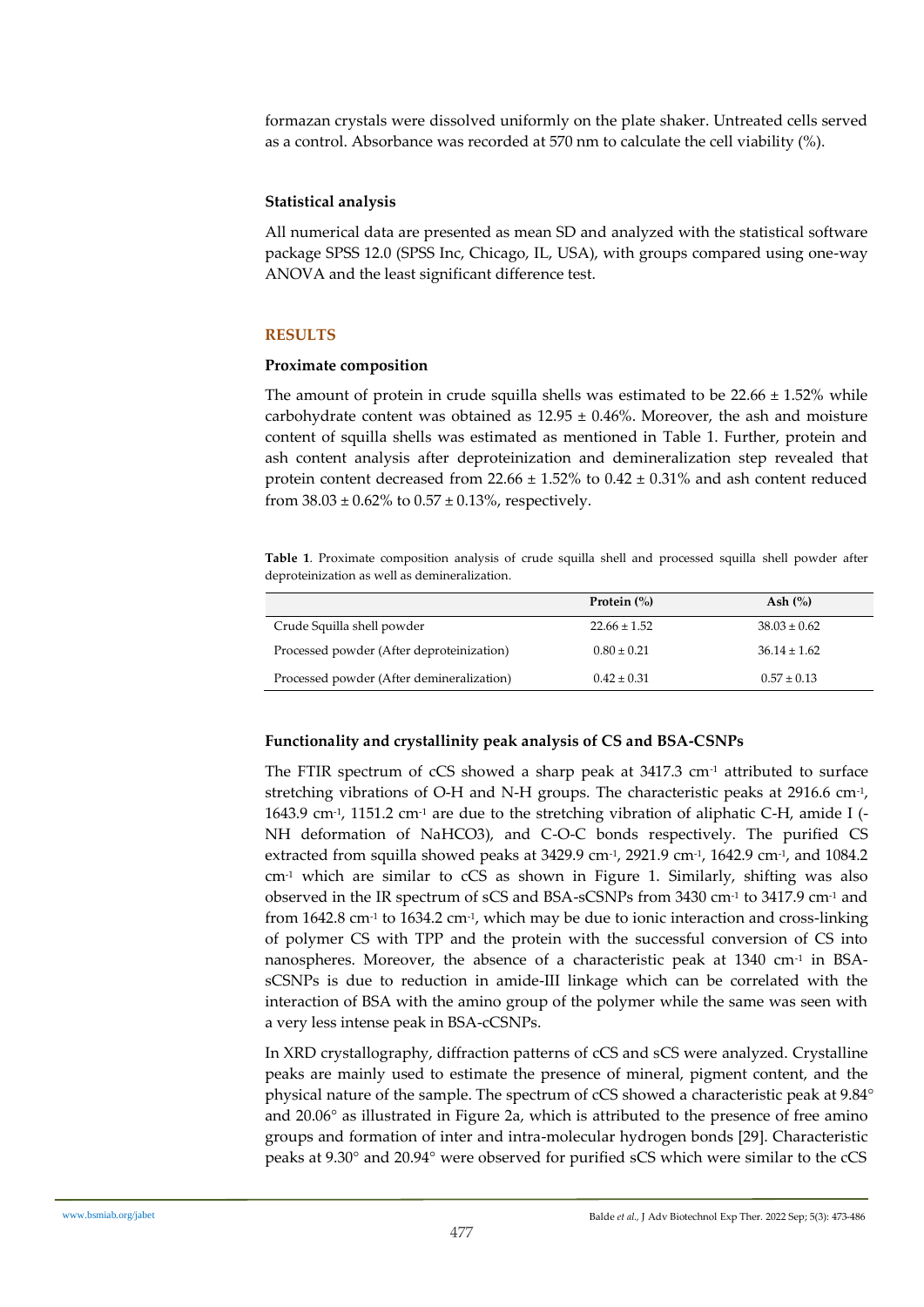as shown in Figure 2b. Furthermore, CrI for cCS and sCS was calculated to be 89.25 ± 1.25% and 6.612 ± 1.58% respectively, which is directly proportional to the DD%.



**Figure 1**. Fourier transform infrared spectra of (a) cCS, (b) BSA-cCSNPs as well as (c) sCS and (d) BSAsCSNPs, respectively.

# **Elemental and morphological analysis of CS and BSA-CSNPs**

The EDS elemental analysis showed the percentage composition of the atoms present in the compound. Carbon, oxygen, and nitrogen percentage for cCS were found to be 50.23%, 38.24%, and 11.54% whereas sCS was observed to be 49.78%, 39.20%, and 11.01% respectively which were comparable (Figure 2c, d). The extraction process in our study resulted in the successful removal of mineral and pigment content and pure CS was obtained from squills shells. The SEM microimaging of cCS and sCS showed similar morphology were homogenous, smooth, sheet-like surface with amorphous solid particles were observed as reported in Figure 3a, b. Further, SEM analysis of BSA-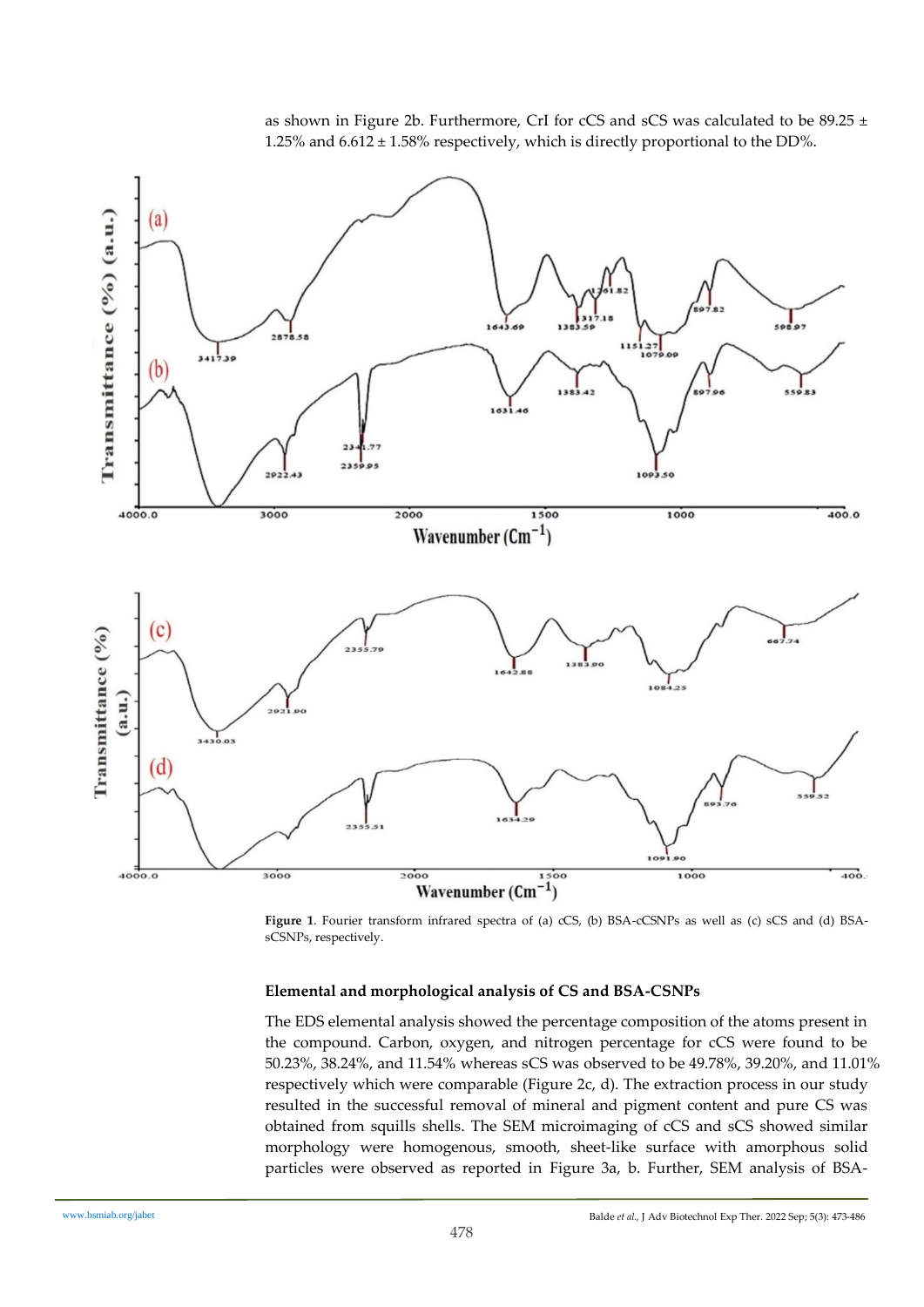cCSNPs showed comparatively large particle sizes ranging from 62 to 452 nm due to the high molecular weight of CS leading to increased agglomeration. Moreover, DD% also affects the binding of the TPP anions with the CS particles. Furthermore, BSAsCSNPs depicted a distinct spherical shape with particle size range from 60 nm to 195 nm due to low molecular weight and more binding efficiency of CS with BSA with increased binding surface area availability (Figure 3c, d).



**Figure 2**. X-ray powder diffraction patterns of (a) cCS, (b) sCS and elemental analysis of (c) cCS, (d) sCS, respectively.



**Figure 3**. Scanning electron micrograph of (a) cCS, (b) sCS, (c) BSA-cCSNPs and (d) BSA-sCSNPs, respectively.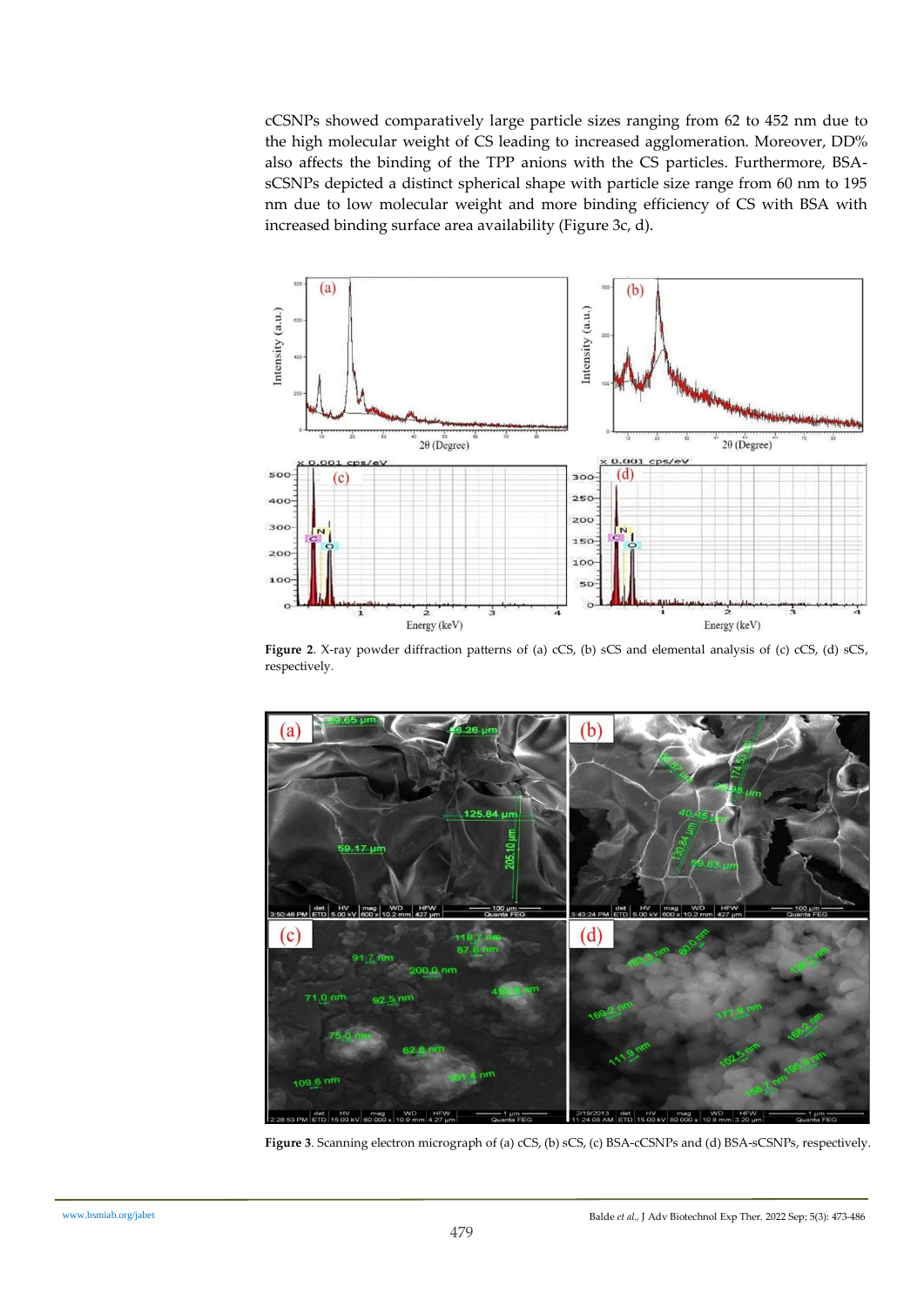#### **Physicochemical characteristics of CS and BSA-CSNPs**

The physicochemical characteristics of sCS were determined and compared with cCS. The DD% was estimated to be 75% for purified sCS, calculated using the FTIR spectrum. The DD% primarily depends on the process of deacetylation performed for the conversion of chitin to CS where acetyl groups are removed, and free amino groups are exposed. Moreover, the DD% of cCS was found to be 89%. Further, the intrinsic viscosity of squilla and cCS was estimated to be 1.31  $\pm$  0.3 dl/g and 5.89  $\pm$  0.8 dl/g, whereas the molecular weight was estimated to be  $50.18 \pm 16.8$  kDa and  $363.92 \pm 16.4$ kDa respectively. Moreover, the WBC and FBC of sCS were observed to be  $548 \pm 11.7\%$ and  $369 \pm 19.9\%$  respectively which are comparable to the capacity of cCS as shown in Table 2. Further, the average particle size obtained for BSA-cCSNPs was 62-452 nm which was larger than the BSA-sCSNPs (60-195 nm) as shown in Figure 4 (a, b). Zeta potential for BSA-sCSNPs and c-BSA-CSNPs was calculated as +48.05 ± 1.87 mV and +  $35.05 \pm 1.42$  mV while the polydispersity index as  $0.42 \pm 0.023$  and  $0.26 \pm 0.058$ respectively (Figure 4c, d).



**Figure 4**. Particle size distribution graph of (a) BSA-cCSNPs, (b) BSA-sCSNPs and zeta potential graph of (c) BSA-cCSNPs, (d) BSA-sCSNPs, respectively.

|                     | Viscosity $\left(\frac{dl}{g}\right)$ | Molecular weight (kDa) | DD(%) | FBC $(% )$      | WBC $(% )$      |
|---------------------|---------------------------------------|------------------------|-------|-----------------|-----------------|
| Commercial CS (cCS) | $5.89 \pm 0.81$                       | $363.92 \pm 66.4$      | 89    | $396 \pm 14.22$ | $603 \pm 10.42$ |
| Squilla CS (sCS)    | $1.31 \pm 0.35$                       | $50.18 \pm 16.8$       | 75    | $369 \pm 19.92$ | $548 \pm 11.71$ |

**Table 2**. Physicochemical properties of commercialCS (cCS) and squilla CS (sCS).

Whereas DD-Degree of deacetylation; FBC-Fat binding capacity; WBC-Water binding capacity

#### **Nanocarrier efficiency of BSA-CSNPs at different TPP, CS, and BSA concentrations**

The EE% of BSA-CSNPs at different concentrations of TPP, CS, and BSA were studied where it was observed that BSA-CSNPs had the highest EE% of  $48.75 \pm 1.48$ % and  $78.1 \pm$ 3.28% at 1 mg/mL TPP concentration for both BSA-cCSNPs and BSA-sCSNPs respectively. Moreover, the EE% of BSA-sCSNPs reduced from 78.1 ± 3.21% at 1 mg/mL to  $48.3 \pm 2.15\%$  at 1.5 mg/mL TPP concentration. Similarly, the BSA-cCSNPs also showed similar variations although the EE% range was less than sCS nanoparticles. Further, the effect of BSA concentration on nanocarrier efficiency of BSA-CSNPs was studied at different BSA concentrations (1-3 mg/mL) and constant CS and TPP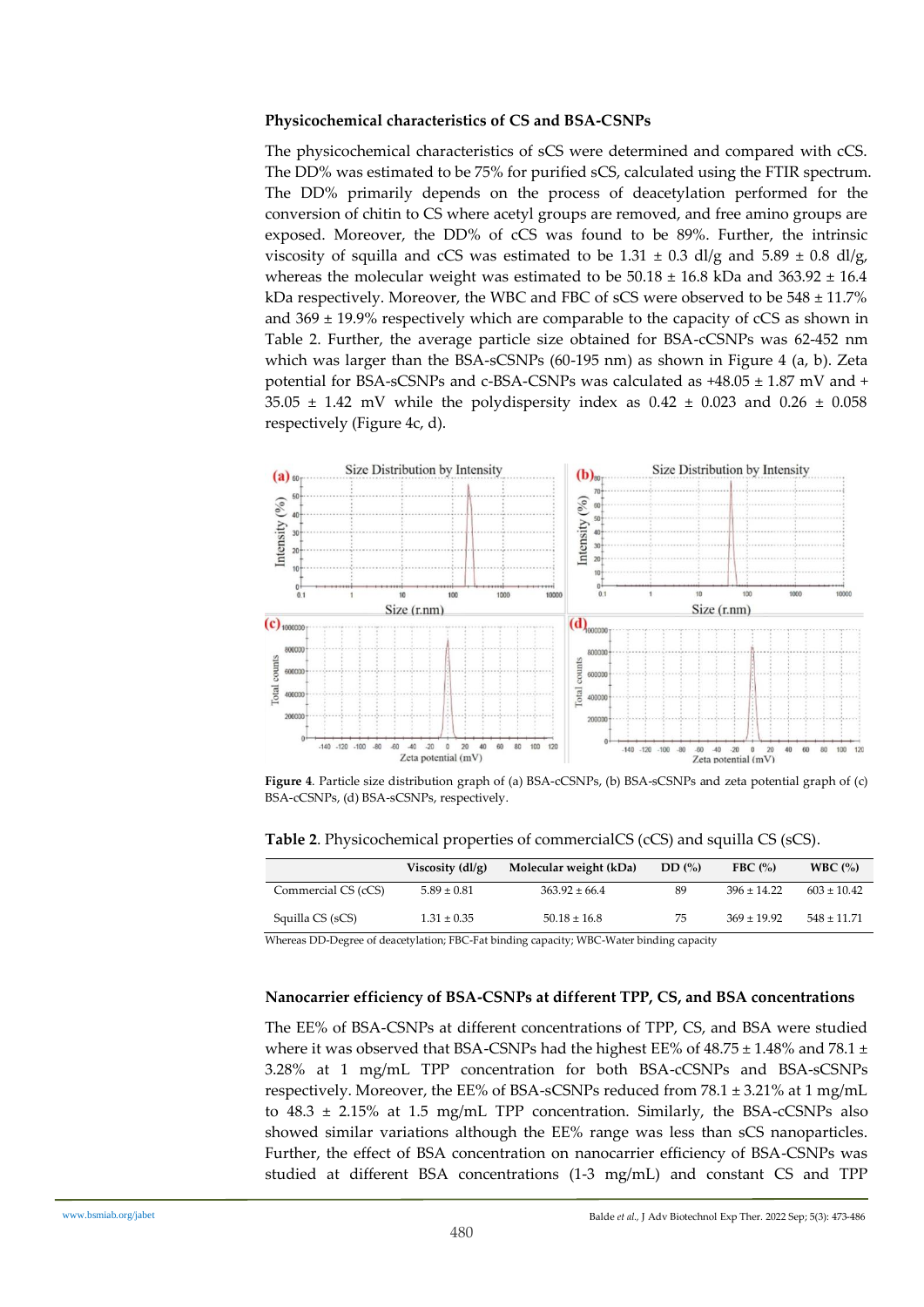concentration of 1 mg/mL which resulted that 1 mg/mL BSA concentration had maximum EE% of  $50.2 \pm 2.15$  and  $76.5 \pm 3.02$ % for both BSA-cCSNPs and BSA-sCSNPs respectively as shown in Figure 5a. Furthermore, the EE% decreased significantly with increasing concentration of BSA. Furthermore, CS used for the synthesis of BSA-CSNPs also affected in a similar way where the EE% was found comparatively highest around  $50.3 \pm 2.96\%$  and  $75.6 \pm 1.84\%$  at 1 mg/mL cCS and sCS concentration respectively as shown in Figure 5b. Further increase in BSA and CS concentrations reduced EE% in the range of 10-20%. When the CS concentration was increased beyond 3 mg/mL firstly opalescent suspension was detected which dispersed immediately due to the improper agglomeration of CS and TPP molecules. From this study, it was confirmed that for the ionic gelation to take place effectively the CS and BSA concentrations needed to be between 1-3 mg/mL while TPP concentration of 1 mg/mL showed maximum gelation efficiency as illustrated in Figure 5c. Moreover, sCS which had a molecular weight of  $50.18 \pm 16.8$  kDa showed higher EE% as compared to cCS with a molecular weight of  $363.92 \pm 66.4$  kDa. Further, it can also be deduced that the higher the viscosity of CS, the greater number of free amino groups will be present which restricts the interaction of CS with TPP molecules [30].



**Figure 5**. Effect of (a) Bovine serum albumin (BSA) concentration on encapsulation efficiency (EE%) of BSA encapsulated commercial chitosan nanoparticles (BSA-cCSNPs) and BSA encapsulated squilla chitosan nanoparticles (BSA-sCSNPs) where chitosan (CS) and tripolyphosphate (TPP) are 1 mg/mL. (b) CS concentration on EE% of BSA-cCSNPs and BSA-sCSNPs where TPP and BSA are 1 mg/mL. (c) TPP concentration on EE% of BSA-cCSNPs and BSA-sCSNPs where BSA and CS are 1 mg/mL, respectively and mean  $\pm$  SD, n=3, \*p < 0.05, \*\*p < 0.01.

# **Release study of BSA from BSA-CSNPs** *in vitro* **at different CS and BSA concentrations**

*In vitro* release study of BSA-cCSNPs as well as BSA-sCSNPs illustrated different release rates of BSA at different concentrations of CS and BSA (1-3 mg/mL). As shown in Figure 6 (a and b), the maximum release of BSA from BSA-cCSNPs was found to elevate till 6<sup>th</sup> h (42.5 ± 2.41%) for 1 mg/mL concentration which subsequently became persistent while the release of BSA from BSA-sCSNPs at a similar concentration was found to be maximum till 16<sup>th</sup> h around 85.4  $\pm$  2.15%. Further, at 3 mg/mL the cumulative release was reduced although the rate of release consistently increased.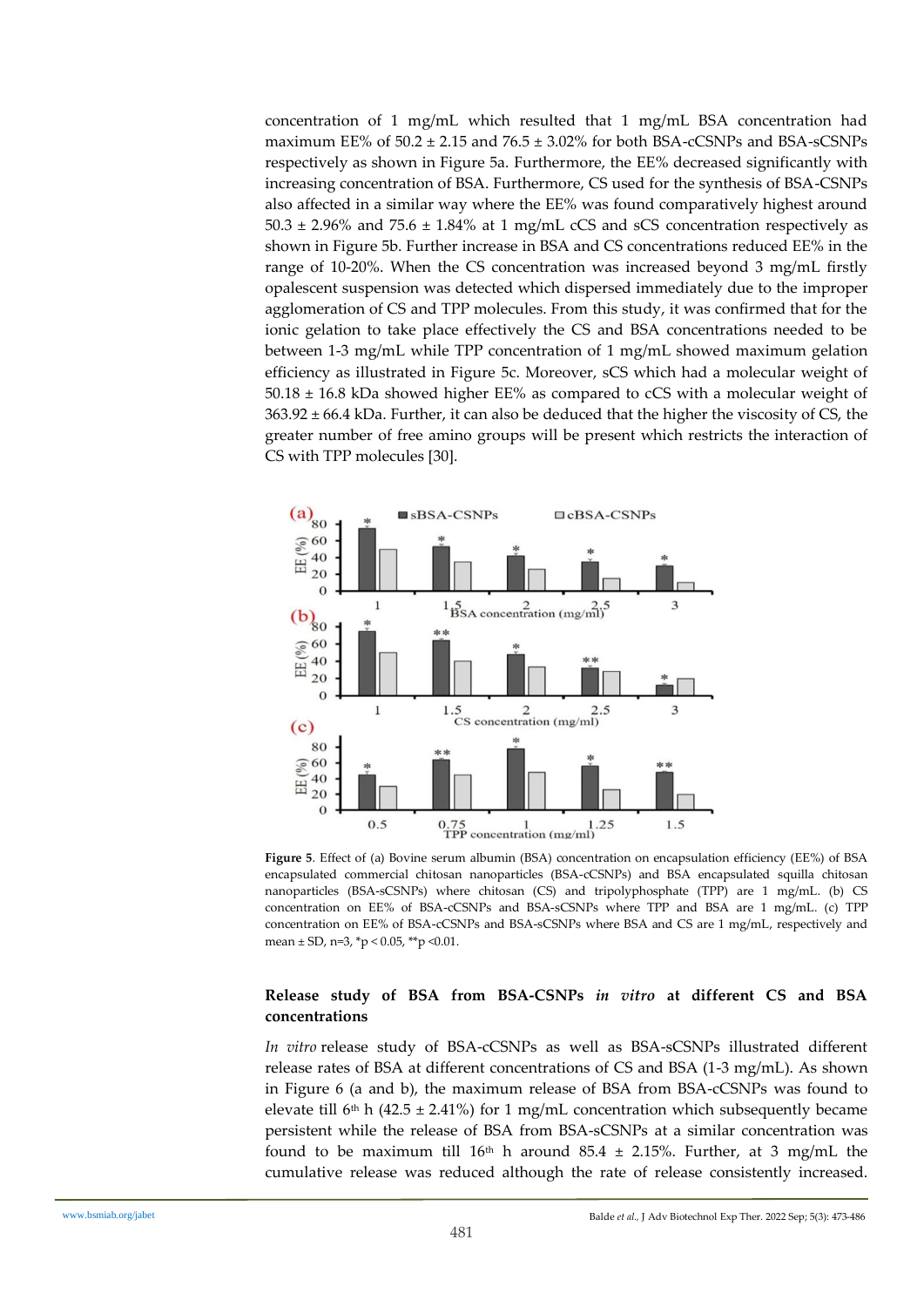Moreover, it was also observed that the release rate of BSA decreased with an increase in BSA concentration from 1 to 3 mg/mL and the highest release was seen at 1 mg/mL around  $81.2 \pm 1.18\%$  and  $63.6 \pm 2.52\%$  for BSA-sCSNPs and BSA-cCSNPs respectively (Figure 6c, d).



**Figure 6**. Effect of different chitosan (CS) and bovine serum albumin (BSA) concentrations on cumulative BSA release from (a-c) BSA encapsulated commercial chitosan nanoparticles (BSA-cCSNPs) and (b-d) BSA encapsulated squilla chitosan nanoparticles (BSA-sCSNPs) respectively where mean ± SD, n=3 and \*p< 0.05.



**Figure 7**. Effect of (a) commercial chitosan (cCS), squilla chitosan (sCS) and(b) BSA encapsulated cCS nanoparticles (BSA-cCSNPs), BSA encapsulated sCS nanoparticles (BSA-sCSNPs) on the viability of L929 cells where mean  $\pm$  SD, n=3 and \*\*\*p < 0.001. Untreated and Triton-X treated cells are considered as control and negative control, respectively.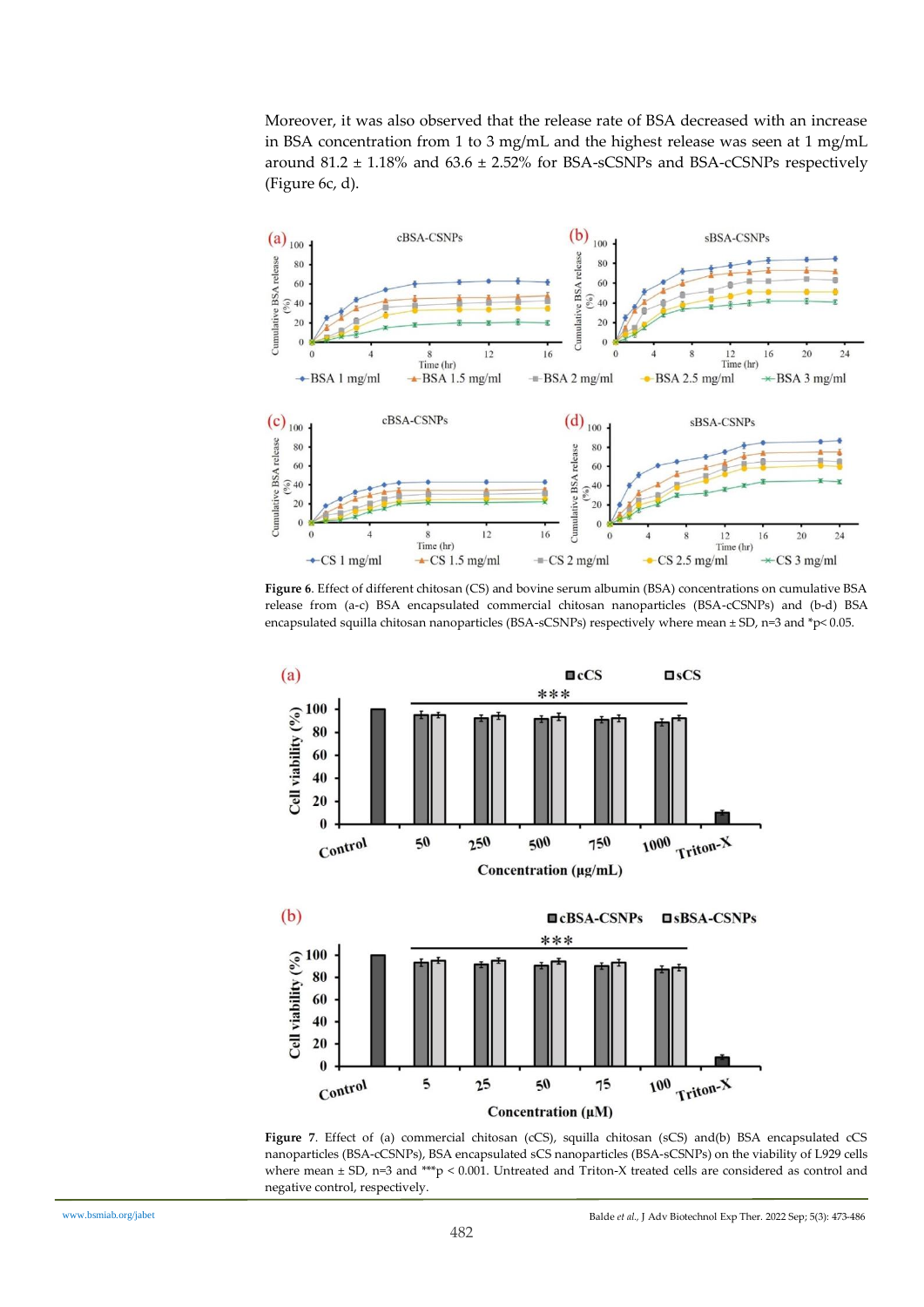## **Effects of nanoparticles on cell viability**

As illustrated in Figure 7 (a), sCS showed increased cell viability as compared to cCS. Cell viability was observed to be above 90% at 750  $\mu$ g/ml cCS and 1000  $\mu$ g/ml sCS concentration. Similarly, nanoparticle formulations containing different concentrations of BSA were also studied for their cytotoxic effects. It was observed that, BSA-sCSNPs showed increased cell viability at higher concentrations when compared to BSAcCSNPs. At 75  $\mu$ M, BSA-cCSNPs and BSA-sCSNPs showed cell viability of 90.11  $\pm$  2.85 % and  $93.11 \pm 2.51$  %, respectively (Figure 7b).

# **DISCUSSION**

Marine crustaceans are widely used for the isolation of bioactive materials such as CS, alginate, peptides, and proteins, which have played a vital role in pharmaceutical, nutraceutical, as well as biomedical applications [28]. Squilla and other crustaceans such as crabs are rich in proteins and hence globally used as a seafood delicacy. Moreover, the shells also contain certain pigments such as astaxanthins, which provide them their colour, whereas removal of these pigments produces white high-value CS, which is also dependent on the processing methods applied [31]. To extract low molecular weight CS, shells are treated by a chemical method which removes unwanted proteins and minerals from them. Further, to study the functional and physicochemical relationship of extracted CS, characterization was performed using FTIR, XRD, and SEM, which showed that our CS was similar to cCS physiochemically. In our study, it was also revealed that the BSA protein was bound to the free amino groups of sCS, present at the nanoparticle surface. While cCS showed low binding with BSA. This may be due to the high molecular weight and DD% of the cCS leading to reduced surface area availability for protein interaction. Similar spectra were reported by Shanmugam et al. [32] for CS and phosphorylated CS derived from *Sepia kobiensis* cuttlebone, showing high anti-bacterial activity. Moreover, Kumari et al. [33] also observed similar functional and crystallinity peaks for fish, crab, and shrimp shell derived CS.

CS is a biodegradable polymer that mostly consists of only  $C$ ,  $H$ ,  $O$ , and  $N$  in its structure due to which the degradation becomes easy in the optimal environment and mildly acidic conditions lead to the removal of all mineral content from the sample [34]. Hence, the extracted CS should not have heavy metal content for its non-cytotoxic effects. The sCS did not have any heavy metal presence such as Mn, Fe or Cd. Physicochemical property investigations of CS are important which reveal the ability of CS to bind to water as well as fats. The same helps in understanding the potential of using extracted CS in food and nutraceutical applications. Similar to our study, Kucukgulmez et al. [35] reported WBC and FBC of CS obtained from *Metapenaeus stebbingi* shells which were observed to be 712.99% and 531.15% respectively. It can also be stated that WBC changes with the change in the method of extraction processes of CS such as deproteinization before demineralization reduces the WBC while the decolorization step before demineralization increases the FBC due to the remains of certain hydrophilic groups into the molecular composition. WBC and FBC are directly related to the viscosity of the polymeric materials. The decrease in viscosity leads to a decrease in FBC and WBC. Moreover, less viscous polymers attain a lower molecular weight. Hence, less molecular weight CS has less binding capacities. Moreover, The WBC and FBC are directly affected by the change in DD% of CS. As the DD% increases, the WBC and FBC also increase, majorly due to the removal of acetyl groups from the polymeric structure during the preparation steps and change in crystallinity. Moreover,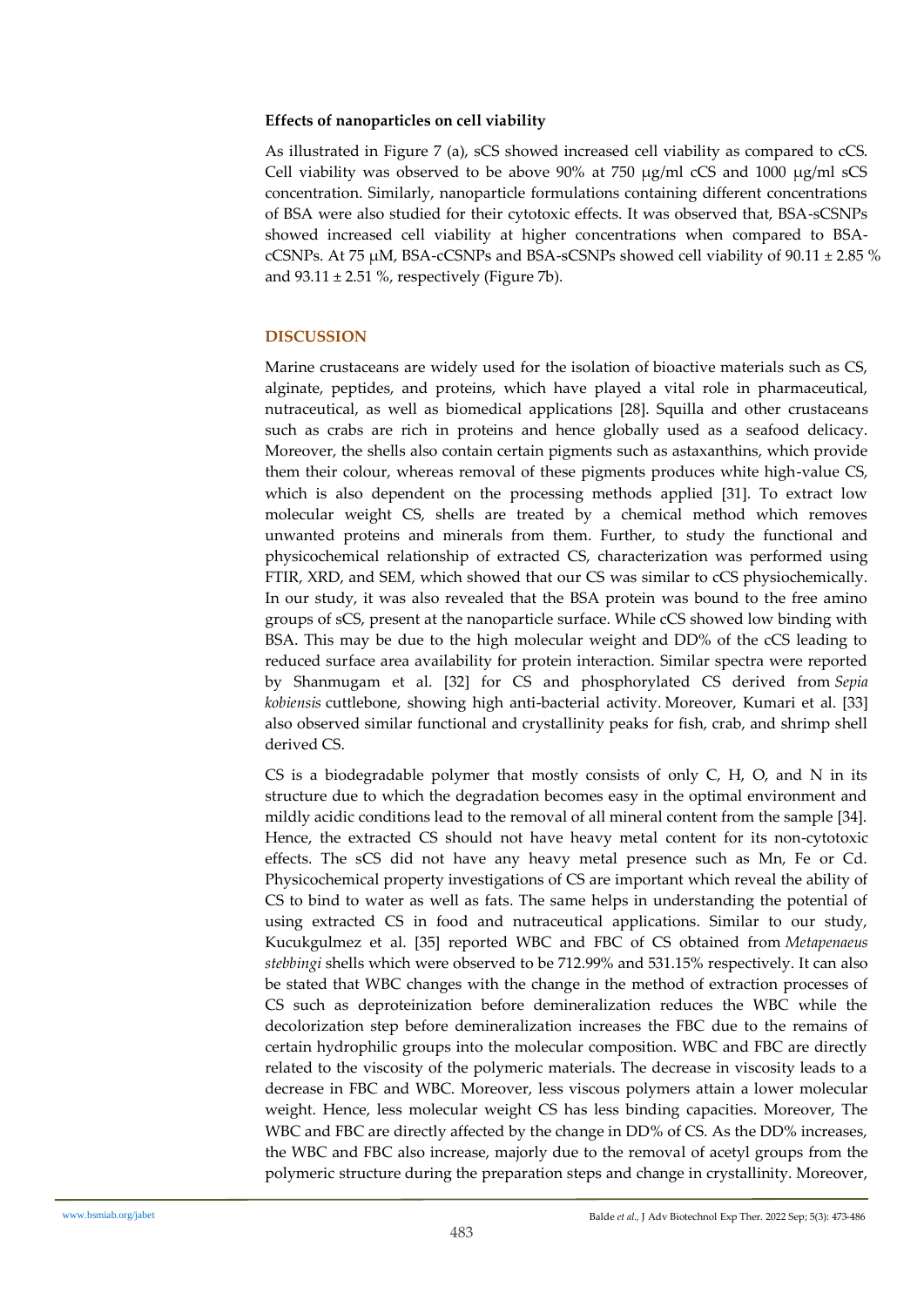maintaining zeta potential is an important process to inhibit the aggregation of nanoparticles which is mainly affected by pH, ionic strength, temperature, and most importantly van der Waals interparticle hold [36]. The increase in zeta potential may be due to a greater number of free NH3+ charges present on the nanoparticles which may lead to more protein binding to the surface of the nanocarrier system [37]. Further, studies have shown that increase in BSA concentration increases the pH of the solution and hence the ionization of amino groups decreases. This results in the prolonged gelation process and ionic interaction of CS and TPP molecules due to which the EE% of nanocarriers is reduced as the BSA gets very tightly bonded to the inner core and takes more time to diffuse out of the nanoparticle system. Molecular weight is an important parameter to determine the efficiency of nanoparticle formation as molecular weight spread the polymeric length of CS in solution which affects the protein interaction and encapsulation as well [38].

Hence, in our study, it is shown that nanoparticles prepared from sCS with lower DD% as compared to cCS showed the highest EE% at 1 mg/mL of BSA, CS, and TPP concentration. Similarly, in previous studies by Balde et al. [24], CS extracted from squilla *Carinosquilla multivariate* showed a molecular weight of 54 kDa while the EE% of diclofenac loaded nanoparticles was found to be  $40.33 \pm 1.85\%$  at CS: TPP ratio of 5:2. Also, our study revealed that the cCS-based nanoparticles are observed to show the reduced release of protein due to high molecular weight and DD% which leads to less surface area and amino groups available for the protein to bind. While low molecular weight CS provided lower viscosity, which does not allow the formation of highly dense TPP-CS matrix leading to higher swelling ability. Moreover, a decrease in the release rate at higher concentrations can be attributed because of inefficient agglomeration of CS with TPP, and BSA protein. The interaction of BSA with CS plays an important role in the release rate as recent studies suggest that BSA binds with CS through non-covalently linked complexes and also depict certain conformational changes at different physiological pH environment which may also affect particle size and zeta potential of nanoparticles [39]. It can also be compared with the EE% of nanoparticles where BSA-sCSNPs with high EE% showed increased release of BSA in a sustained manner as compared to BSA-cCSNPs. Hence, nanoparticles with 1 mg/mL concentration of sCS, BSA, and TPP was optimum for high EE% and prolonged release of protein.

CS is a biocompatible polymer which has shown least toxic effects for various cell lines investigated previously. Recently, Chaudhry et al. [40], studied the cytotoxic effects of different CS and CS oligosaccharide concentrations on MCF-7, HepG2, 3T3 and HeLa cell lines. It was observed that CS showed lower cytotoxic effects, although MCF-7 cells developed higher toxicity compared to other cells at 1 mg/ml. According to Dev et al. [41], 5-fluorouracil encapsulated nanoparticles were observed to be non-toxic for L929 fibroblast cells. Similar to our studies, Yadav and Yadav, [42] also studied the effects of BSA-CSNPs on A549 cell line, where the BSA loaded nanoparticles were biocompatible and showed low cytotoxic effects. Hence, marine waste extracted CS can effectively be used for the extraction of low molecular weight CS and develop uniform nanoparticle formulation by the ionic gelation method. These nanoparticles can act as a potent protein delivery carrier with minimal cytotoxic effects, which can be used as a therapeutic to treat various disease and deliver protein to the targeted site.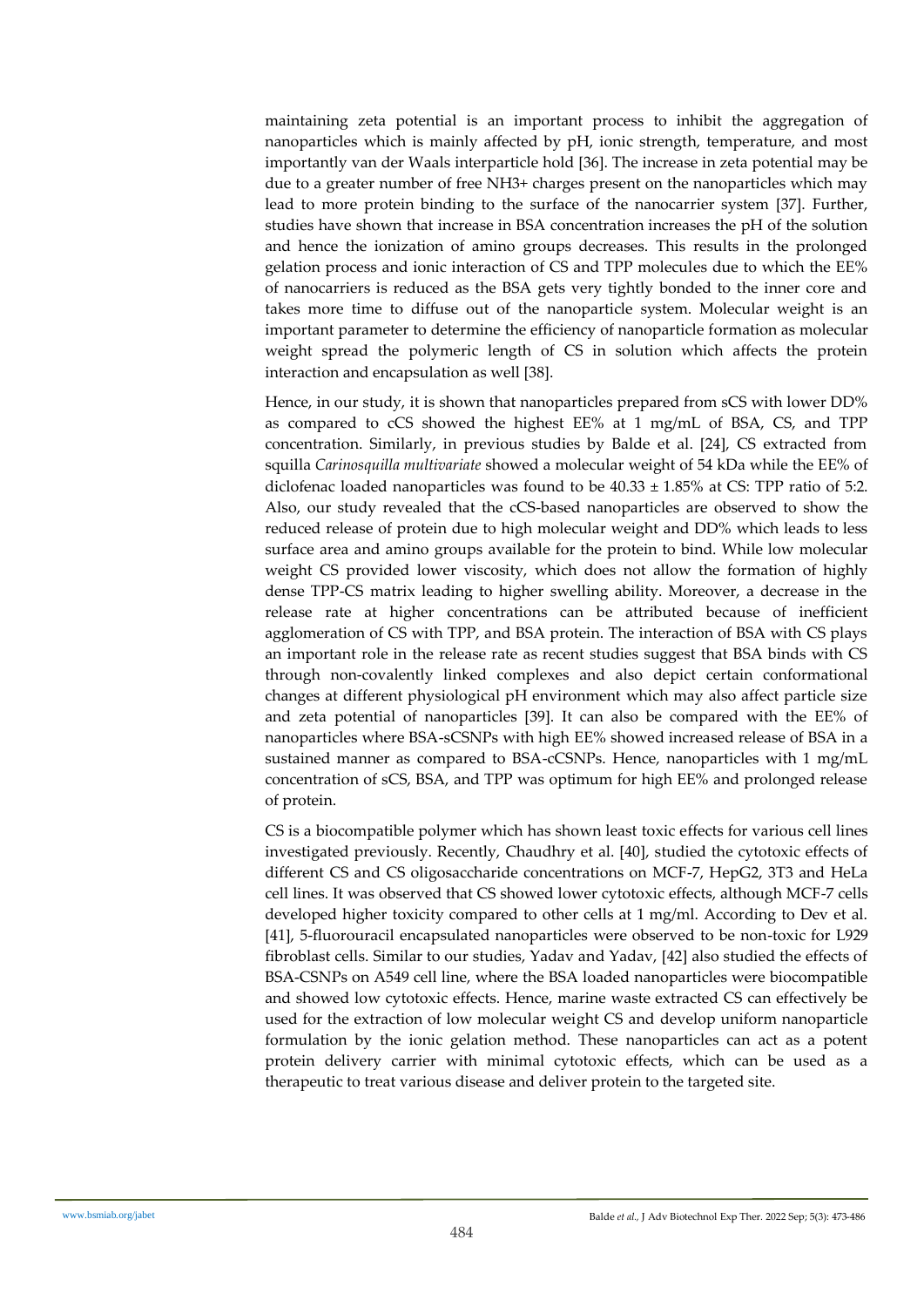#### **CONCLUSION**

In the present work, CS was successfully extracted from the exoskeleton of a squilla (*H. annandalei),* displaying lower molecular weight and effective binding capacities than cCS. Moreover, BSA entrapped nanoparticles prepared from squilla as well as cCS through TPP cross-linking exhibited desirable functional and morphological characteristics. When compared with BSA-cCSNPs, the BSA-sCSNPs were found to be more effective in protein encapsulation with a sustained-release rate at 1 mg/mL CS, BSA, and TPP concentrations. Further, the extracted sCS as well as BSA-sCSNPs showed no cytotoxicity on L929 cells when compared to cCS and BSA-cCSNPs at higher concentrations. Hence, these biocompatible and cost-effective nanoparticles can be used in various pharmaceutical applications for the controlled release of proteins to the targeted site.

#### **ACKNOWLEDGMENT**

All the authors would like to thank the management of SRM Institute of Science and Technology, Chennai, TN, India for providing the facilities.

#### **AUTHOR CONTRIBUTIONS**

Formal analysis and methodology: Bhavika Waghela. Interpretation of data and drafting the manuscript: Akshad Balde. Conceptualization and supervision: Nazeer Rasool Abdul.

## **CONFLICTS OF INTEREST**

There is no conflict of interest among the authors.

#### **REFERENCES**

- [1] Bandara S, Du H, Carson L, Bradford D, Kommalapati R. Agricultural and biomedical applications of chitosan-based nanomaterials. Nanomaterials 2020; 10:1903.
- [2] Singh AP, Biswas A, Shukla A, Maiti P. Targeted therapy in chronic diseases using nanomaterial-based drug delivery vehicles. Signal Transduct Target Ther 2019; 4:33.
- [3] Banerjee A, Das D, Andler R, Bandopadhyay R. Green synthesis of silver nanoparticles using exopolysaccharides produced by Bacillus anthracis PFAB2 and its biocidal property. J Polym Environ 2021; 29:2701–9.
- [4] Stella B, Andreana I, Zonari D, Arpicco S. Pentamidine-loaded lipid and polymer nanocarriers as tunable anticancer drug delivery systems. J Pharm Sci 2020; 109:1297–302.
- [5] Taghipour-Sabzevar V, Sharifi T, Bagheri-Khoulenjani S, Goodarzi V, Kooshki H, Halabian R, et al. Targeted delivery of a short antimicrobial peptide against CD44-overexpressing tumor cells using hyaluronic acid-coated chitosan nanoparticles: An in vitro study. J Nanopart Res 2020;22.
- [6] Vijayan S, Divya K, Jisha MS. In vitro anticancer evaluation of chitosan/biogenic silver nanoparticle conjugate on Si Ha and MDA MB cell lines. ApplNanosci2020; 10:715–28.
- [7] Hong S, Choi DW, Kim HN, Park CG, Lee W, Park HH. Protein-based nanoparticles as drug delivery systems. Pharmaceutics 2020; 12:604.
- [8] Scaletti F, Hardie J, Lee Y-W, Luther DC, Ray M, Rotello VM. Protein delivery into cells using inorganic nanoparticle– protein supramolecular assemblies. Chem Soc Rev 2018; 47:3421–32.
- [9] Tanganini IC, Shirahigue LD, Altenhofen da Silva M, Francisco KR, Ceccato-Antonini SR. Bioprocessing of shrimp wastes to obtain chitosan and its antimicrobial potential in the context of ethanolic fermentation against bacterial contamination. 3 Biotech 2020; 10:135.
- [10] Narayanasamy A, Balde A, Raghavender P, Shashanth D, Abraham J, Joshi I, et al. Isolation of marine crab (*Charybdis natator*) leg muscle peptide and its anti-inflammatory effects on macrophage cells. Biocatal Agric Biotechnol2020; 25:101577.
- [11] Odeleye T, White WL, Lu J. Extraction techniques and potential health benefits of bioactive compounds from marine molluscs: a review. Food Funct2019; 10:2278–89.
- [12] Venkatesan J, Anil S, Kim S-K, Shim M. Marine Fish Proteins and Peptides for Cosmeceuticals: A Review. Mar Drugs 2017; 15:143.
- [13] Gaspar-Pintiliescu A, Stefan LM, Anton ED, Berger D, Matei C, Negreanu-Pirjol T, et al. Physicochemical and biological properties of gelatin extracted from marine snail *Rapana venosa*. Mar Drugs 2019; 17:589.